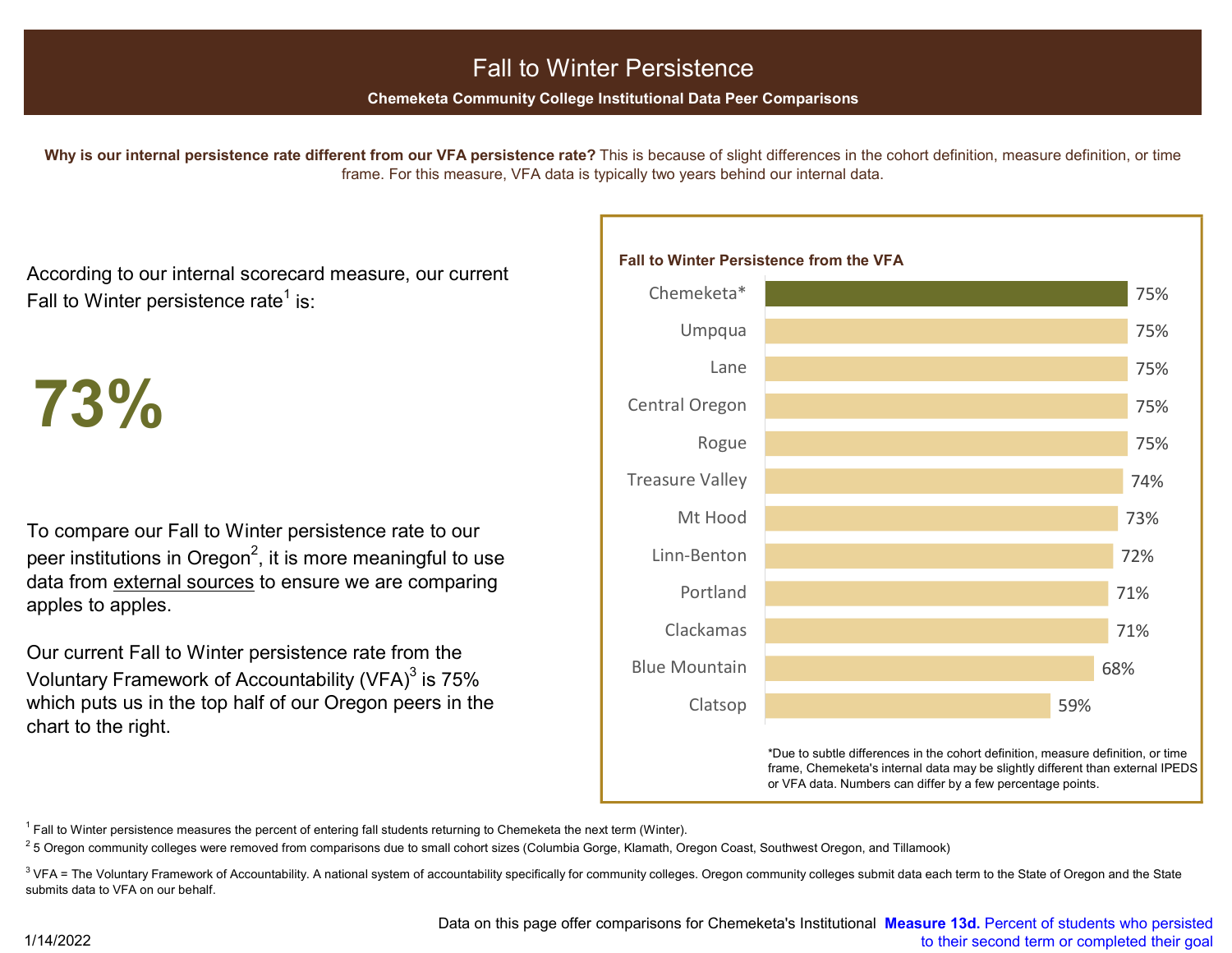## Fall to Fall Persistence

**Chemeketa Community College Institutional Data Peer Comparisons**

**Why is our internal persistence rate different from our IPEDS persistence rate?** This is because of slight differences in the cohort definition, measure definition, or time frame. For this measure, IPEDS data is typically one year behind our internal data.

According to our internal scorecard measure, our current Fall to Fall persistence rate<sup>1</sup> is:

**48%**

This is four percentage points lower than the national average persistence rate, according to the National Student Clearinghouse<sup>2</sup>.



To compare our persistence rate to our peer institutions in Oregon<sup>3</sup>, it is more meaningful to use data from external sources to ensure we are comparing apples to apples.

Our current IPEDS<sup>4</sup> Fall to Fall persistence rate is 51% which puts us in the top 25% of our Oregon peers in the chart below.

#### **Fall to Fall Persistence from IPEDS**



\*Due to subtle differences in the cohort definition, measure definition, or time frame, Chemeketa's internal data may be slightly different than external IPEDS or VFA data. Numbers can differ by a few percentage points.

 $1$  Fall to Fall persistence measures the percent of entering fall students returning to Chemeketa the following Fall term

 $2$  The national average is an average among public, 2-year colleges in the United States

<sup>3</sup> 5 Oregon community colleges were removed from comparisons due to small cohort sizes (Columbia Gorge, Klamath, Oregon Coast, Southwest Oregon, and Tillamook)

4 IPEDS = The Integrated Postsecondary Education Data System and is managed by the National Center for Education Statistics, under the U.S. Department of Education. All schools must report annual data to IPEDS to be eligible for financial aid.

1/14/2022

 Data on this page offer comparisons for Chemeketa's Institutional **Measure 13e**. Percent of students who persisted [to their second year or completed their goal](https://chemeketa0.sharepoint.com/:b:/s/research/EeCpa8BL1StHjnorOuQ_Bd0BOpS9Z3afSdoC-YY3m90WLA?e=UXcT79)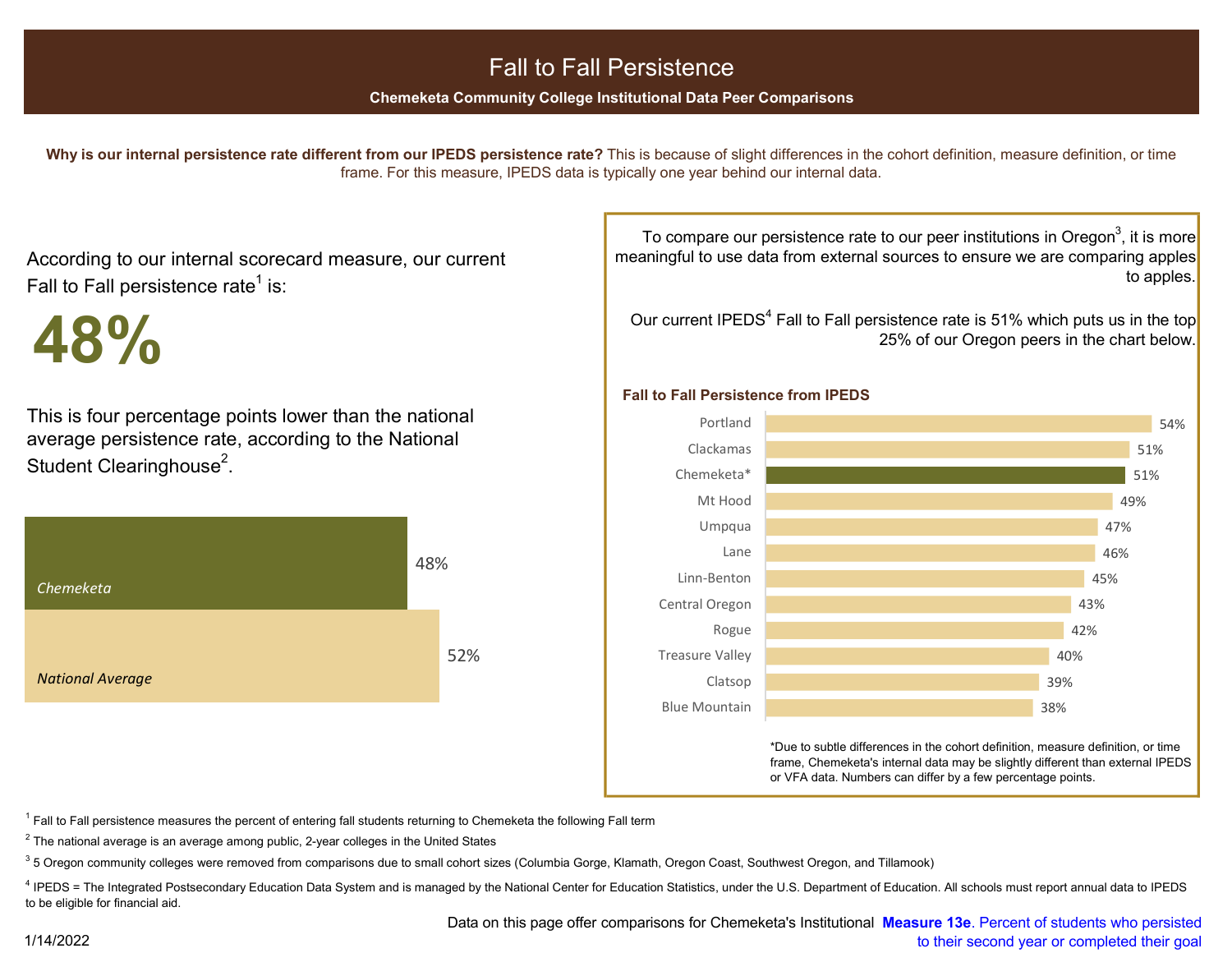# Graduation Rate

#### **Chemeketa Community College Institutional Data Peer Comparisons**

Why is our internal 6-year graduation rate different from our IPEDS graduation rate? This is because of slight differences in the cohort definition, measure definition, or time frame. For this measure, IPEDS data is typically two years behind our internal data.

According to our internal scorecard measure, our current 3-year graduation rate $<sup>1</sup>$  is:</sup>

The National Student Clearinghouse<sup>2</sup> reports a national average *6-year* graduation rate. If we increase our time frame, Chemeketa's 6-year graduation rate is 26%, which is three percentage points below the national average of 29%.



To compare our graduation rate to our peer institutions in Oregon<sup>3</sup>, it is more meaningful to use data from external sources to ensure we are comparing apples to apples.

Our current IPEDS<sup>4</sup> 6-year graduation rate is 21% which puts us in the top 25% of **17%** our Oregon peers in the chart below.

#### **6-Year Graduation Rate from IPEDS**



\*Due to subtle differences in the cohort definition, measure definition, or time frame, Chemeketa's internal data may be slightly different than external IPEDS or VFA data. Numbers can differ by a few percentage points.

 $1$  Our graduation rate measures the percent of entering fall, degree- or certificate- seeking students earning a degree or certificate from Chemeketa within 3 years

 $2$  The national average is an average among public, 2-year colleges in the United States

<sup>3</sup> 5 Oregon community colleges were removed from comparisons due to small cohort sizes (Columbia Gorge, Klamath, Oregon Coast, Southwest Oregon, and Tillamook)

4 IPEDS = The Integrated Postsecondary Education Data System and is managed by the National Center for Education Statistics, under the U.S. Department of Education. All schools must report annual data to IPEDS to be eligible for financial aid.

> Data on this page offer comparisons for Chemeketa's Institutional **Measure 14a**[. Percent of students who complete](https://chemeketa0.sharepoint.com/:b:/s/research/EeCpa8BL1StHjnorOuQ_Bd0BOpS9Z3afSdoC-YY3m90WLA?e=UXcT79)  degrees/ certificates within a 3-year window